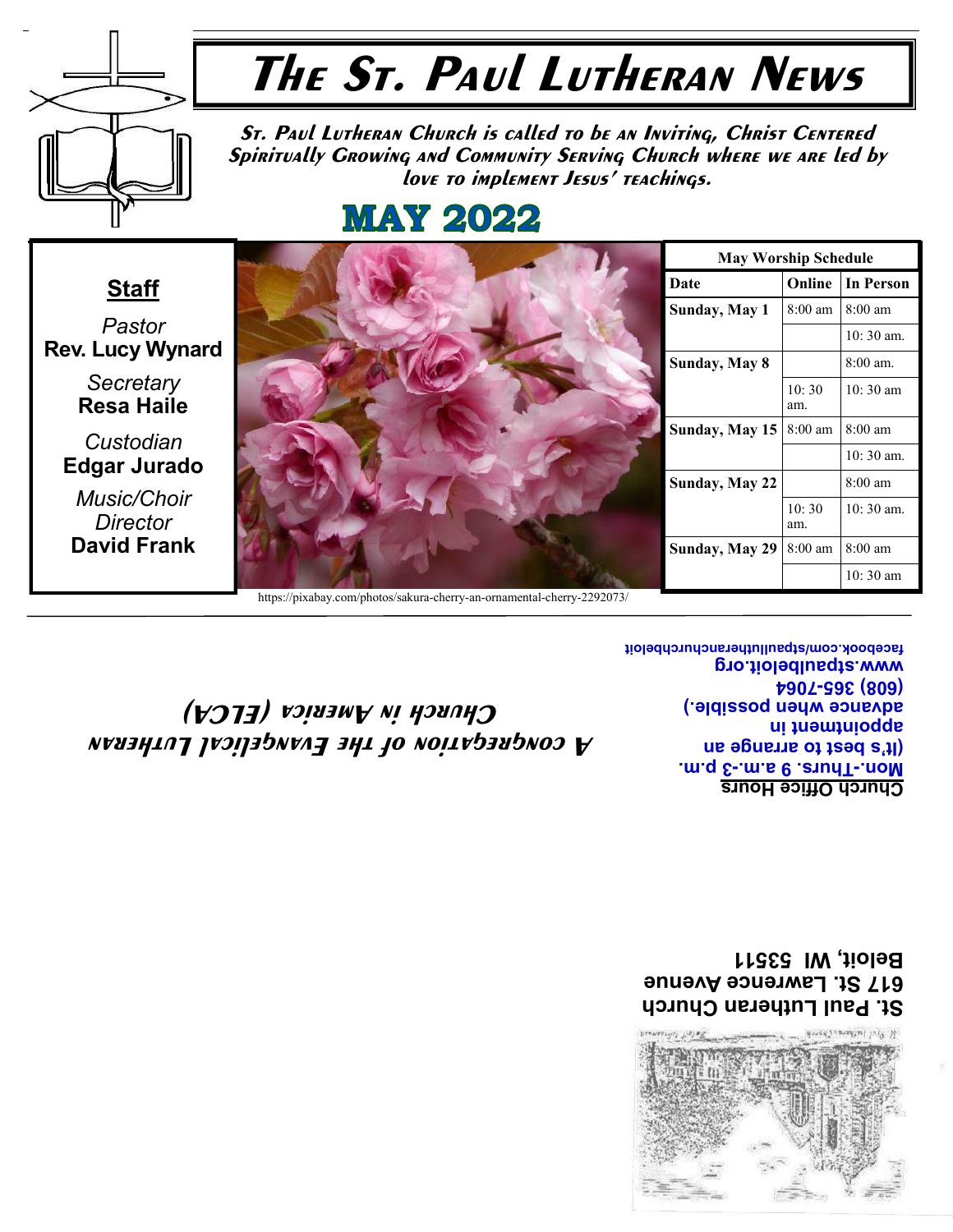# May 2022 St. Paul Lutheran Church

| <b>SUN</b>                                                                                                                                                                                                     | <b>MON</b>                                                                                      | TUE                                                                                          | WED                                                                                      | <b>THU</b>                   | FRI | <b>SAT</b>                            |
|----------------------------------------------------------------------------------------------------------------------------------------------------------------------------------------------------------------|-------------------------------------------------------------------------------------------------|----------------------------------------------------------------------------------------------|------------------------------------------------------------------------------------------|------------------------------|-----|---------------------------------------|
| 1 8:00 a.m. Worship - In Person<br>& Online<br>9:00 a.m. Coffee Hour<br>9:15 a.m. Believers Club<br>10:30 a.m. Higher Grounds<br>Worship - In Person<br>12:00 Worship at San José                              | $\overline{2}$                                                                                  | 3                                                                                            | 4                                                                                        | 5                            | 6   | 7<br>Synod Assembly meeting May 6 & 7 |
|                                                                                                                                                                                                                |                                                                                                 |                                                                                              | Family Promise Week May 8-14                                                             |                              |     |                                       |
| 8<br>8:00 a.m. Worship - In Person<br>& Online<br>9:00 a.m. Coffee Hour<br>9:15 a.m. Believers Club<br>10:30 a.m. Higher Grounds<br>Worship - In Person<br>12:00 Worship at San José                           | $\overline{9}$<br>7:00 p.m. Boy Scouts<br>1:00 p.m. Ruth Circle<br>6:30 p.m. Council<br>Meeting | 10                                                                                           | 11<br>11:00 a.m. - Soup<br>Lunch To-Go                                                   | 12                           | 13  | 14                                    |
| Soup Lunch Sunday (more details inside) 16<br>15<br>8:00 a.m. Worship - In<br>Person & Online<br>9:00 a.m. Coffee Hour<br>9:15 a.m. Believers Club<br>10:30 a.m. Higher Grounds<br>Worship - In Person         | 7:00 p.m. Boy Scouts                                                                            | 17<br>19<br>20<br>21<br>18<br>10:30 a.m.<br>Sarah Circle<br>11:00 a.m. - Soup<br>Lunch To-Go |                                                                                          |                              |     |                                       |
| 11:45 a.m. Soup Lunch/potluck                                                                                                                                                                                  |                                                                                                 |                                                                                              | Pastor Lucy Out of Office May 16-20                                                      |                              |     |                                       |
| 12:00 Worship at San José<br>228:00 a.m. Worship - In Person<br>& Online<br>9:00 a.m. Coffee Hour<br>9:15 a.m. Believers Club<br>10:30 a.m. Higher Grounds<br>Worship - In Person<br>12:00 Worship at San José | 23<br>7:00 p.m. Boy Scouts                                                                      | 24                                                                                           | 25 12:00 noon -<br>Soup Lunch In-<br>person returns<br>Lydia's Closet (in the<br>lounge) | 26<br>Noon - OWLS<br>Meeting | 27  | 28                                    |
| 29<br>8:00 a.m. Worship - In<br>Person<br>9:00 a.m. Coffee Hour<br>9:15 a.m. Believers Club<br>10:30 a.m. Higher Grounds<br>Worship - In Person & Online<br>12:00 Worship at San José                          | 30<br>7:00 p.m.<br>Boy Scouts                                                                   | 31                                                                                           | Noon - Soup Lunch                                                                        | $\overline{2}$               | 3   | 4                                     |
| 5<br><b>Pentecost Sunday</b>                                                                                                                                                                                   | 6<br>7:00 p.m. Boy Scouts                                                                       |                                                                                              | 8 Noon - Soup Lunch                                                                      | 9                            | 10  | 11                                    |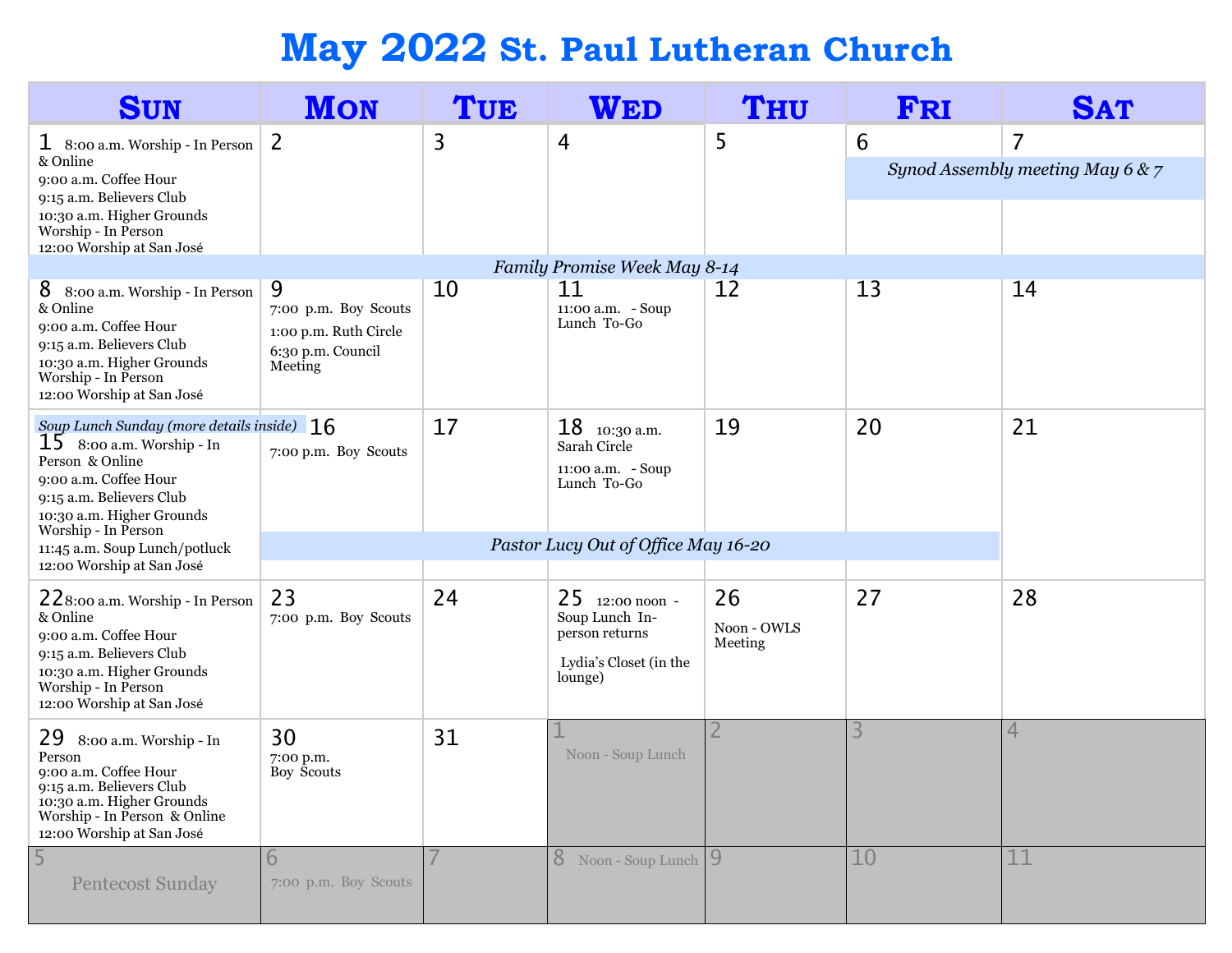# ST. PAUL LUTHERAN CHURCH MAY CELEBRATIONS!

| <b>Sun</b>                       | <b>Mon</b>                          | <b>Tue</b>                                 | <b>Wed</b>                              | Thu                                  | Fri                               | <b>Sat</b>                                                                                              |
|----------------------------------|-------------------------------------|--------------------------------------------|-----------------------------------------|--------------------------------------|-----------------------------------|---------------------------------------------------------------------------------------------------------|
| Happy Clay Day                   | $\bf{2}$                            | 3                                          | 4                                       | $\overline{\mathbf{5}}$              | 6                                 | 7                                                                                                       |
| Hayden Watson's<br>birthday      | Cathy Oswald's<br>birthday          |                                            |                                         |                                      | TIVERSARY                         |                                                                                                         |
| 8                                | 9                                   | 10                                         | 11                                      | 12                                   | 13                                | 14                                                                                                      |
| L' Thappy Le                     | Pam Elet's<br>birthday              | Andy and Lisa<br>Petersen's<br>anniversary | Mark Mueller's<br>birthday              | Charles Beeler's<br>birthday         |                                   | Vince Sciame's<br>birthday                                                                              |
| 15                               | 16                                  | 17                                         | $\overline{18}$                         | 19                                   | 20                                | 21                                                                                                      |
| Lindsey Hassenfelt's<br>birthday | Nicholas Fillbach's<br>birthday     |                                            |                                         | <b>Billie Kenitzer's</b><br>birthday |                                   | Cathy Johnson's<br>birthday                                                                             |
|                                  |                                     |                                            |                                         |                                      |                                   |                                                                                                         |
| 22                               | 23                                  | 24                                         | 25                                      | 26                                   | 27                                | 28                                                                                                      |
| Nolan Shepherd's<br>birthday     | Lauren Gurholt's<br>birthday        |                                            |                                         |                                      |                                   |                                                                                                         |
| Roy Cruse's birthday             |                                     |                                            |                                         |                                      |                                   |                                                                                                         |
| Sherry O'Grady's<br>birthday     |                                     |                                            |                                         |                                      | Celebrate with us!                |                                                                                                         |
| 29                               | 30                                  | 31                                         | $\mathbf{1}$                            | $\overline{2}$                       | 3                                 | $\overline{4}$                                                                                          |
| Jody Winchester's<br>birthday    |                                     |                                            | Mary and Vincent<br>Olson's anniversary |                                      | <b>Chet and Denise</b><br>Organ's |                                                                                                         |
| Trevor Carr's birthday           |                                     |                                            |                                         |                                      | anniversary                       |                                                                                                         |
| 5                                | 6                                   |                                            | 8                                       | $\overline{Q}$                       | 10                                | 11                                                                                                      |
|                                  | Mackenzie<br>McMillan's<br>birthday | Peggy Anastasi's<br>birthday               |                                         | <b>Tyler Bosetti's</b><br>birthday   |                                   | Bryan and Kerri<br>Carroll's anniversary<br>Chet Organ's birthday<br>Ron and Pat Radke's<br>anniversary |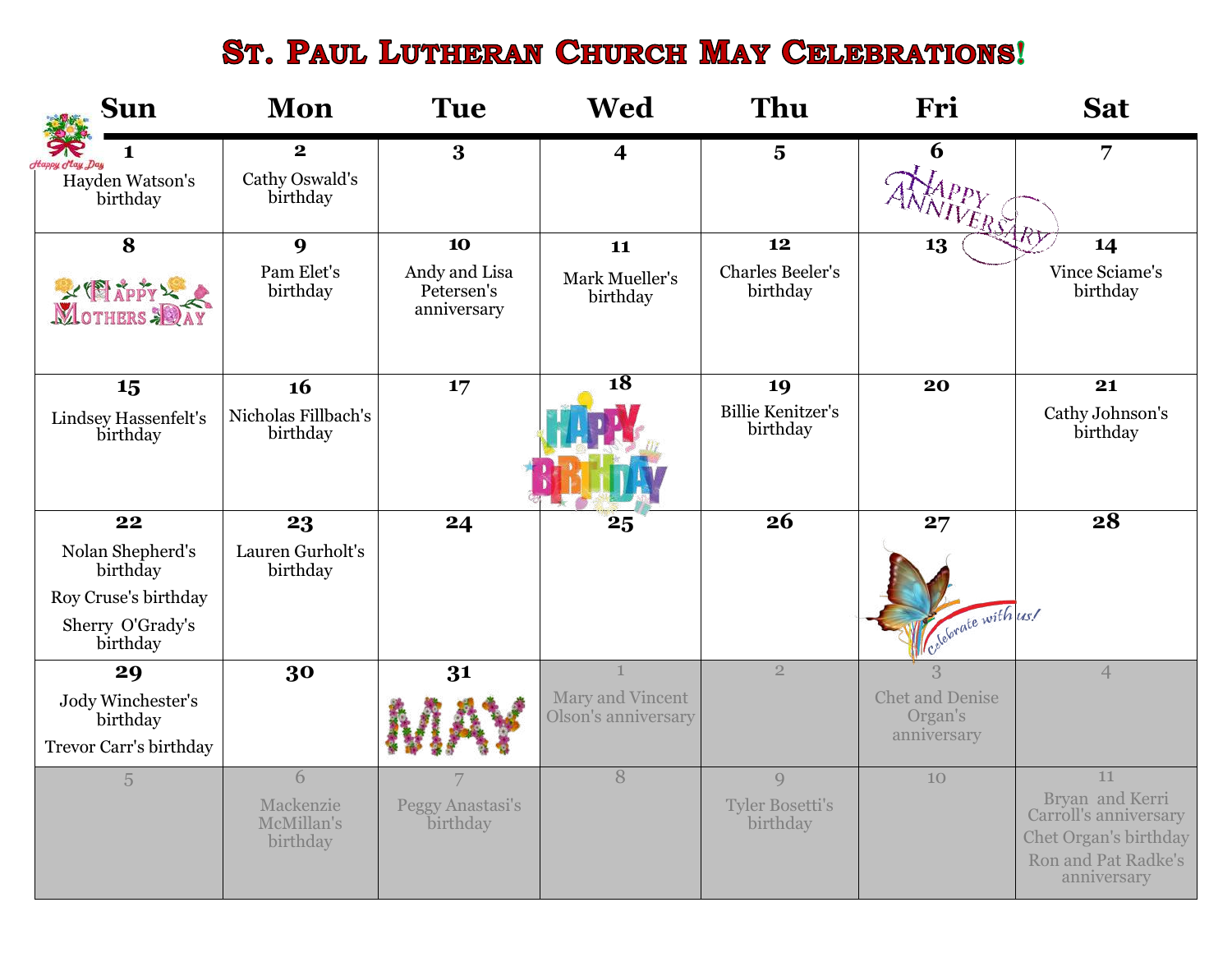# DESIGNATED MISSION OUTREACH

Each month, St. Paul supports a local or national ministry. You can donate using your red offering envelopes. Donations will be disbursed to the specified group at the end of each month.

#### May's featured mission:

## LATINO MINISTRY (PARROQUIA SAN JOSÉ)

A Latin ministry of the Evangelical Lutheran Church of America and the Presbyterian Church of USA San José Parish is a Latin Lutheran-Presbyterian Ministry, celebrating Latin culture while praising the God of All!

Community services include:

Immigration Legal Clinic, Ministry of Healing, Pastoral Support, Visits to Hospitals and Jails, Blessing of Homes, Quinceañeras, Weddings, Funerals, Advocacy and Solidarity!

# Prayer List

Please keep the following people in your prayers:

Chet O.; Todd C. (Judelle Murphy's friend); Cathy O.; Audrey M.; Jeanette R.; Amy. F. (Sharyn Pann's cousin); Kika and Ana (Kerry Shoemaker's family members); Beth R.; Donna G.; Roseanna L.; Carol M.; Alice (Jan & Kathy's friend); Louella (Jan Knutson's friend); Rose (Katie Hassenfelt's friend Darcey's mom); Michelle C.; Elizabeth (Beth Rodermel's granddaughter); Jeff C. and Wayne (Soup Lunch friends); Deb B. (Chet Organ's sister); Ron S. (Cassie Krueger's brother); Linda H. (Edith Carlson's daughter); Carole S.; Marge K.; Kyle & Kim R.; Marilyn F.; Patricia E., Colin C.; Lisa B. (Soup Lunch friend); Mark S.; Amber V.

(Judelle & Ray Murphy's daughter); Linda M.; Kristina (Pat Baker's granddaughter); Ellwyn E. (Cathy Oswald's brother-in-law); Ray (Chet Organ's brother); Will S.; Tori C.; Tom (Billie Kenitzer's brother); Kathy P.; Juelane (Mark Mueller's sister); Shirley (Ken Harris's mother); all who have been affected by COVID-19; all those affected by the violence in our nation and around the world; all those who seek shelter; and friends and family in the military.

Names will be kept on the prayer list for two months unless otherwise requested.



Donna Blum Mother Donna Gurholt Don Gurholt Shirley Hallmark Richard Hallmark Katie Hassenfelt Richard Stone

Carol Josh Ron Josh Billie Kenitzer Merlin Kenitzer

Karen L. Moe Judy Engle Jean & Roger Neitzel Chad Neitzel Kathy Pohl Jack Pohl

Ken & Marilyn Harris Shirley Harris Iackie Ueland

### Given By In Memory Of

Ken & Marilyn Harris Warren & Betty Lensert and Rodney Harris Richard Heck Charles & Magdalena Heck and Departed Loved Ones Dave & Jan Knutson Merlyn & Virginia Knutson and Marv & Sylvia Hefti Judelle Murphy Seth Jeremiah Schober Henry & Sharyn Pann Clarice Walmer & Katharyn Pann

#### Given By In Honor Of

Ken & Marilyn Harris Our 43rd wedding anniversary Billie Kenitzer My children and grandchildren<br>Melanie Schneider – Kathy & Dan Schneider Kathy  $\delta$  Dan Schneider<br>My family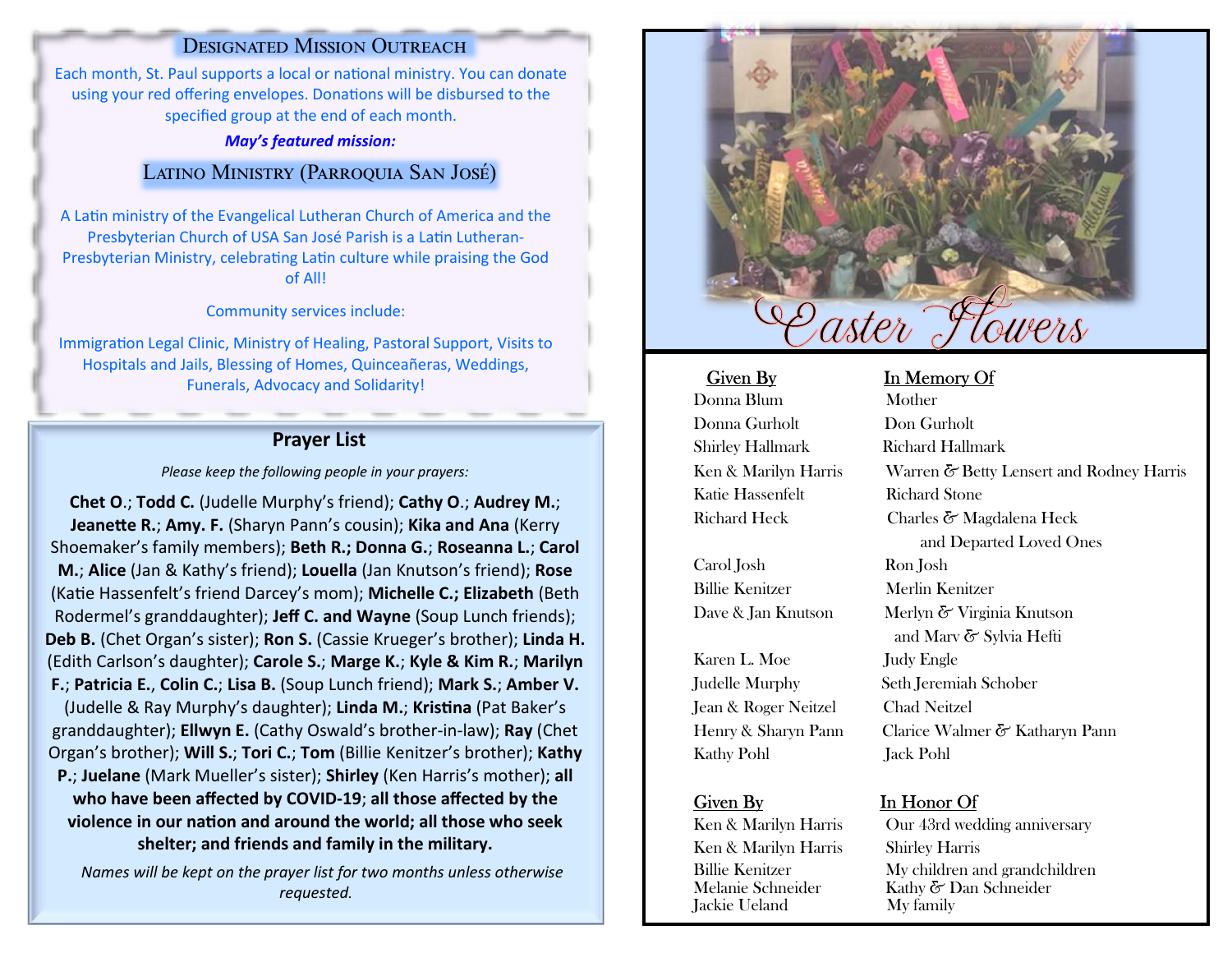# **Soup Lunch To Go at St. Paul**



Soup Lunch volunteers continue to serve the community with Soup Lunch To-Go, handing out 457 meals so far in April (with one week left).

Please mark any financial donations for "Soup Lunch." We are also in need of gas and food cards (Subway, McDonald's, etc.), shoes, socks, as well as sandwich bags, spoons and forks, napkins, and books-especially adult books.

You can help to support our Soup Lunch ministry by mailing your donations to:

St. Paul Lutheran Church 617 St. Lawrence Ave. Beloit, WI 53511

or by going to: https://tithe.ly/give?c=531526

### **May Menu**

4 - Chicken noodle soup

18 - Chef's choice

11 - Lasagna soup

25 - Hot dogs & salads

On May 25, Soup Lunch is returning to serving a community meal in the Fellowship Hall instead of to-go lunches. If you are interested in volunteering, please contact Ray or Judelle Murphy.

Many of our Soup Lunch guests need help with transportation and food. Donations of gas and food cards (Subway, McDonald's, etc.) are a tremendous help.

# **SOUP LUNCH SUNDAY**

Join us for a **Special Soup Lunch Sunday** May 15th!



Soup Lunch is thrilled to announce that we will be returning to serving inside our Fellowship Hall on May 25.

In anticipation we are inviting the congregation and community to join us in worship  $(8:00 \text{ or } 10:30 \text{ a.m.})$  on May 15, as we tell some of our Soup Lunch stories and share about the impact of this ministry.

Please join us for a Soup Lunch-style potluck meal in our Fellowship Hall at 11:45 a.m. We will provide soup, salad and drinks - if you are able, please bring a side dish or dessert to share.

Come celebrate with us and learn more about ways to support this extraordinary ministry!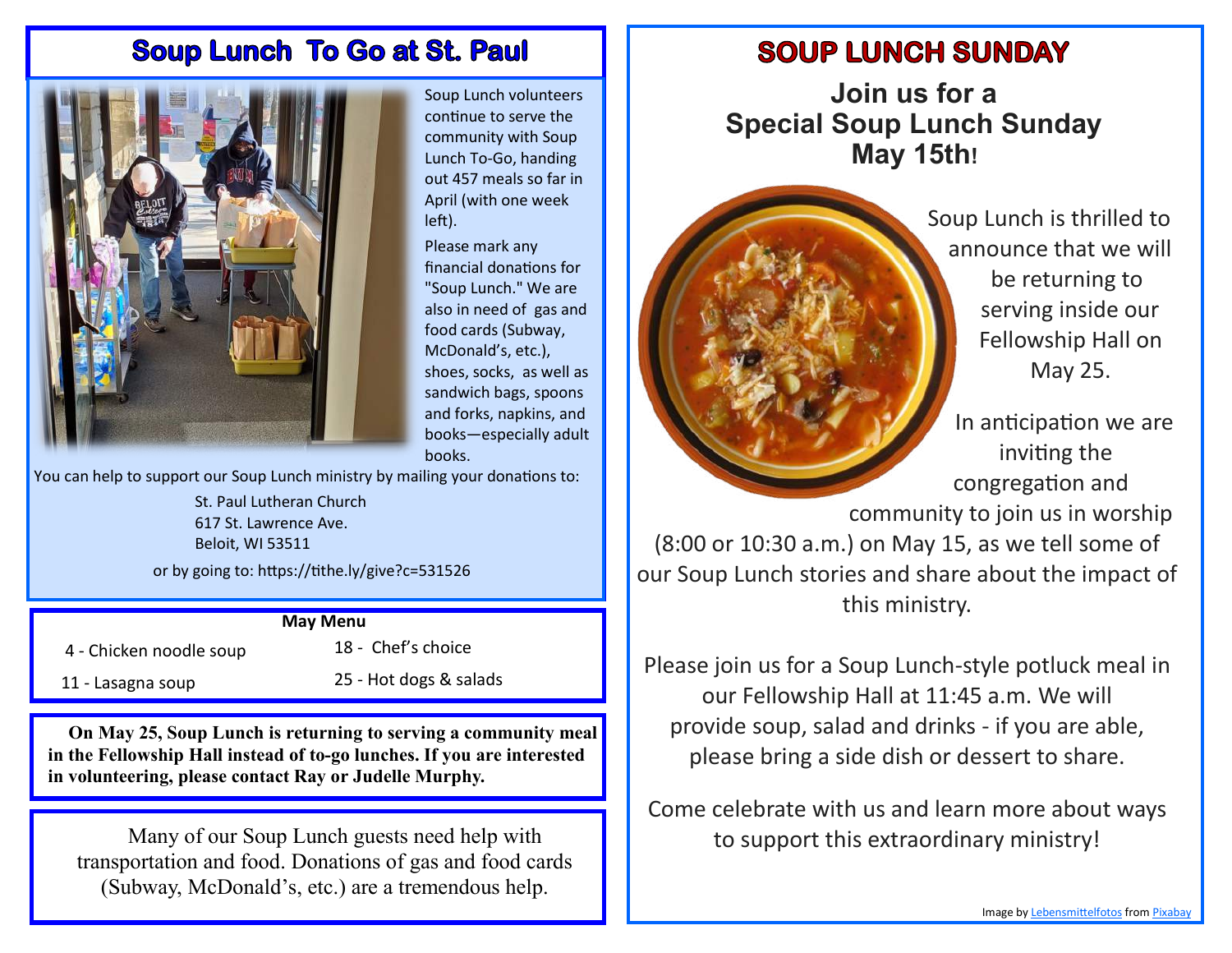# **Hope That Doesn't Disappoint - Easter 2022**

Our Lenten focus this year was on lament - lament that leads to hope.



So logically our Easter season theme ought to be

HOPE! After all, isn't the resurrection the source of all hope? **But** our what is that



Especially, what is Christian hope? What does it mean - and how is it different from optimism?

Thanks to our Lord Jesus Christ, we have peace with God. Christ has also introduced us to God's gift of undeserved grace on which we now take our stand.

So we are happy, as we look forward to sharing in the glory of God. But that's not all! Let us gladly suffer, because we know that suffering helps us to endure.

And endurance builds character, which gives us

## a hope that will never disappoint us.

All of this happens because God has given us the Holy Spirit, who fills our hearts with his love.

### **LAMENTATIONS 3:19-24**

The foundation of Christian hope is trust. Trust is really one way of defining faith in the bible – for the writer of John's gospel, for example, "faith" really means "trust in God." It's personal, founded on our intimate relationship with a God we know to be both powerful and full of compassionate love. This is the basis of our hope. And hope is a verb, an *action* not just (or always) a *feeling*. **Hope means we approach the world** and our lives with a steady, firm resolve based on the unwavering trust that God will make all things new.

Optimism and positivity aren't bad, but they are merely attitudes rather

than actions based in relationship. Because of that they don't have the same longevity and steady power as hope. Optimism is an attitude that says, "Well, whatever is happening, I can have a positive outlook and be happy." But hope sticks around even when our hearts are shattered and we can't bring ourselves to be positive or happy in that moment. Hope can acknowledge a current reality that's awful and painful, but still cling to the future and trust that it will be good. Hope and lament can go hand-inhand because they both stem from the same belief - we lament that the world is NOT what God created it to be, and we hope that one day it will be.

To close, I'll borrow the missionary Paul's words from Romans 15:13:

"May the God of hope fill you with all joy and peace in faith so that you overflow with hope by the power of the Holy Spirit."

Pastor Luy

# Thank You to My St. Paul Family

I want you to know how much I appreciated all the acts of kindness you showed me during my recent recovery from surgery. I was overwhelmed by your cards, calls, texts, food, prayer quilt and especially your thoughts and prayers. I am so blessed to be a part of this congregation.

Carol Josh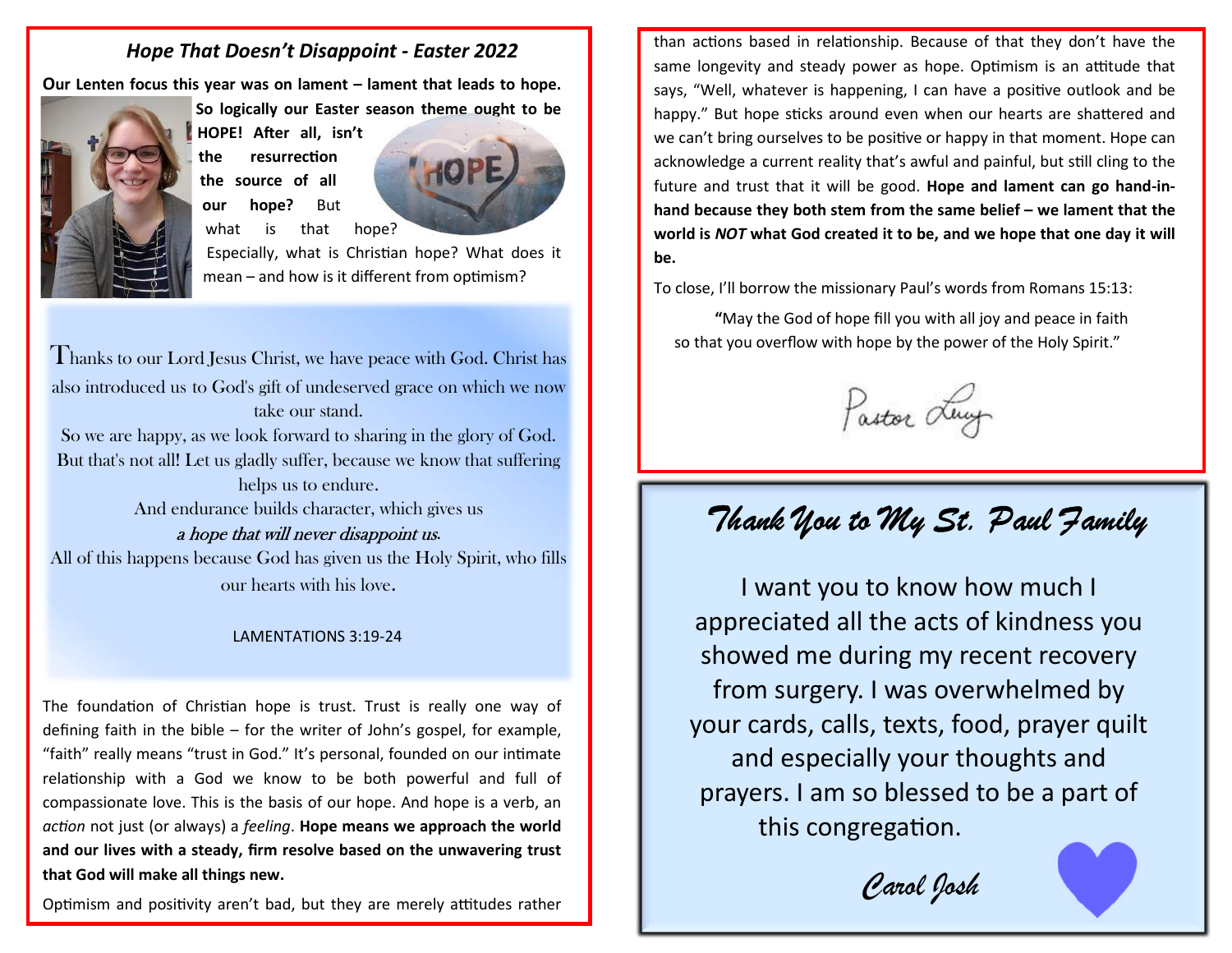| <b>MINISTERS OF WORSHIP - MAY</b> |                                                                          |                        |                        |                                     |                                                       |                            |                         |
|-----------------------------------|--------------------------------------------------------------------------|------------------------|------------------------|-------------------------------------|-------------------------------------------------------|----------------------------|-------------------------|
| Da                                | <b>Time</b>                                                              | <b>Council</b>         | Reader                 | <b>Assisting</b><br><b>Minister</b> | Communion Tech /<br>Servers                           | Livestream                 | <b>PowerPoint</b>       |
| $\mathbf{1}$                      | 8:00 a.m.                                                                | Ken<br><b>Harris</b>   | Greg<br>Wilson         | Sharyn<br>Pann                      | Jean<br><b>Neitzel</b>                                | <b>Jen</b><br><b>Murry</b> | Chuck<br><b>Hughes</b>  |
|                                   |                                                                          |                        |                        |                                     | <b>COFFEE HOUR SPONSORED BY FAMILY PROMISE</b>        |                            |                         |
| $\mathbf{1}$                      | 10:30 a.m.                                                               | Jean<br>Neitzel        | David<br>Frank         |                                     | Jackie<br>Ueland                                      |                            | Emily<br>Lockwood       |
| 8                                 | 8:00 a.m.                                                                | Jean<br><b>Neitzel</b> | Rachel<br>Wilson       | Jean<br><b>Neitzel</b>              | <b>Henry</b><br>Pann                                  |                            | Jan<br><b>Knutson</b>   |
|                                   |                                                                          |                        |                        |                                     | <b>COFFEE HOUR SPONSORED BY SCHOLARSHIP COMMITTEE</b> |                            |                         |
| 8                                 | $10:30$ a.m.                                                             | Larry<br>Mortimer      | Lexi<br><b>Blazer</b>  |                                     | Lexi Blazer                                           | Jen Murry                  | Hayden<br>Murry         |
| 15                                | 8:00 a.m.                                                                | Jane Carr              | Jane<br>Carr           | Henry<br>Pann                       | Sherri<br><b>Hughes</b>                               | Jen<br><b>Murry</b>        | <b>Ken Harris</b>       |
|                                   |                                                                          |                        |                        |                                     | <b>COFFEE HOUR SPONSORED BY YOUTH GROUP</b>           |                            |                         |
| 15                                | $10:30$ a.m.                                                             | Katie<br>Hassenfelt    | Hayden<br>Murry        |                                     | <b>Karen Moe</b>                                      |                            | Mary<br>Mortimer        |
| 15                                | $11:45$ a.m.                                                             |                        |                        | <b>SOUP LUNCH SUNDAY</b>            |                                                       |                            |                         |
| 22                                | 8:00 a.m.                                                                | Jean<br><b>Neitzel</b> | <b>TBD</b>             | <b>Marilyn</b><br><b>Harris</b>     | Jean<br><b>Neitzel</b>                                |                            | Zach<br><b>Fillbach</b> |
|                                   | <b>COFFEE HOUR SPONSORED BY PROPERTY COMMITTEE &amp; CARPET CLEANING</b> |                        |                        |                                     |                                                       |                            |                         |
| 22                                | 10:30<br>a.m.                                                            | Jean<br><b>Neitzel</b> | Melanie<br>Schneider   |                                     | Arlene<br>Gretka                                      | Jen Murry                  | Lexi Blazer             |
| 29                                | 8:00 a.m.                                                                | <b>TBD</b>             | Jean<br><b>Neitzel</b> | Hayden<br><b>Murry</b>              | Sharyn<br>Pann                                        | Jen<br><b>Murry</b>        | Chuck<br><b>Hughes</b>  |
|                                   | <b>COFFEE HOUR SPONSORED BY SOUP LUNCH</b>                               |                        |                        |                                     |                                                       |                            |                         |
| 29                                | 10:30<br>a.m.                                                            | Jen<br>Murry           | Carol<br>Josh          |                                     | Jackie<br>Ueland                                      |                            | Emily<br>Lockwood       |

Altar Guild: Marilyn & Ken Harris

### Nursery worker: Tori Carr

# Livestreaming on YouTube & Facebook!

We are still looking for more folks willing to be trained to run the livestream! Contact Jen Murry, Dan Hughes or the church office for more information.

# Treasurer's Report: March 2022

| Income                   | 11,500.00                    | <b>Beginning Balance</b>             | $-4,879.96$  |  |  |  |
|--------------------------|------------------------------|--------------------------------------|--------------|--|--|--|
| San Jose                 | 0.00                         | Income                               | 12,890.40    |  |  |  |
| Lent                     | 364.00                       | Transfer to Roof Fund                | 0.00         |  |  |  |
| <b>Billboard</b>         | 110.00                       | Transfer from Roof Fund              | 0.00         |  |  |  |
| Christ in Home           | 0.00                         | <b>Expenses</b>                      | $-17,724.17$ |  |  |  |
|                          | 0.00<br>Correction(interest) |                                      | 0.13         |  |  |  |
|                          | 0.00                         | <b>Ending Balance</b>                | $-9,713.60$  |  |  |  |
| <b>Mission Outreach</b>  | 102.00                       |                                      |              |  |  |  |
| <b>General Fund</b>      | 12,076.00                    | <b>Spending Plan Comparison</b>      |              |  |  |  |
| <b>Online Giving</b>     | 814.40                       | Income Needed/Mo.                    | 16,709.55    |  |  |  |
| Misc                     | 0.00                         | Over/Under Mo.                       | $-3,819.15$  |  |  |  |
|                          | 0.00                         | <b>Over/Under Year</b>               | $-6,523.29$  |  |  |  |
| <b>Total Income</b>      | 12,890.40                    |                                      |              |  |  |  |
|                          |                              | <b>Roof Fund</b>                     |              |  |  |  |
| Sound Sys.-Beg. Bal.     | 1,100.00                     | Balance                              | 17849.14     |  |  |  |
| -Deposit: Member         | 0.00                         | Deposits, from Foundatio             | 0.00         |  |  |  |
| -Deposit: Dinner         | 0.00                         | Deposits, from Members               |              |  |  |  |
| -Ending Balance          | 1,100.00                     | Disbursement for roof                |              |  |  |  |
|                          |                              | Disbursement for gutters             |              |  |  |  |
| Organ Fund-Beg.Bal       | 0.00                         | <b>Balance Remaining</b>             | 17849.14     |  |  |  |
| -Dispersment             | 0.00                         |                                      |              |  |  |  |
| -Deposit                 | 450.00                       | <b>ELCA Fed Credit Union Savings</b> |              |  |  |  |
| -Ending Bal.             | 450.00                       | Previous Balance                     | 10056.13     |  |  |  |
|                          |                              | <b>Share Dividend</b>                | 1.70         |  |  |  |
|                          |                              | Deposits                             | 0.00         |  |  |  |
| <b>ELCA FCU Loan</b>     |                              | Disbursement                         | 0.00         |  |  |  |
| Balance (principle)      | 39276.89                     | <b>Balance Remaining</b>             | 10057.83     |  |  |  |
| Payment                  | $-253.30$                    |                                      |              |  |  |  |
| Interest (179.18)        |                              |                                      |              |  |  |  |
| <b>Balance Remaining</b> | 39023.59                     |                                      |              |  |  |  |
|                          |                              |                                      |              |  |  |  |
|                          |                              |                                      |              |  |  |  |

#### St. Paul Lutheran Church Council Members

**President** Jean Neitzel<br>1912 V.P., Property & Personnel Judy Markee V.P., Property & Personnel Secretary & Staff Support Jane Carr Treasurer **Ken Harris Financial Secretary** Worship & Music Youth Ministry **Contact Service Service Service Service Service Service Service Service Service Service Service** 

Katie Hassenfelt Larry Mortimer